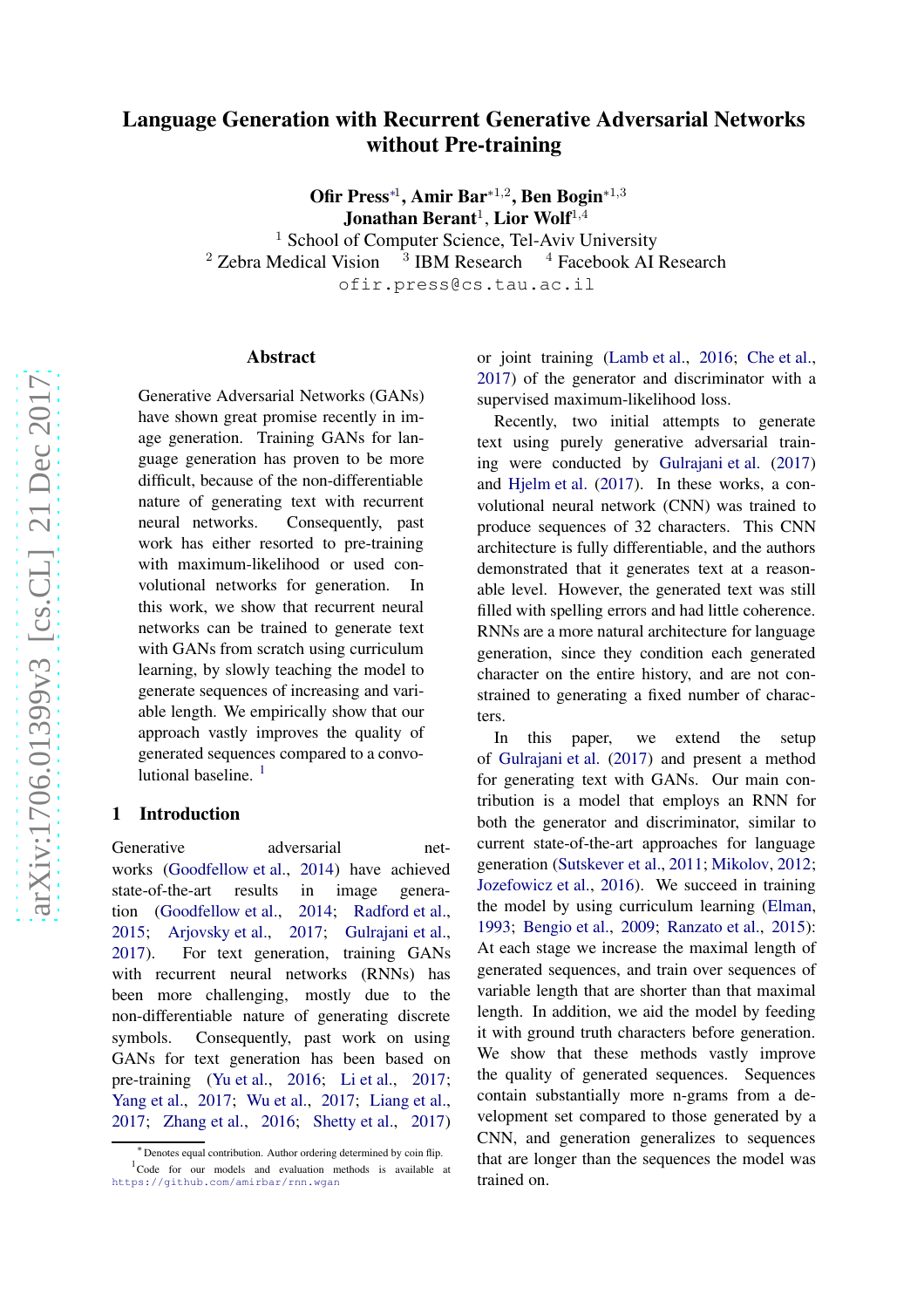# 2 Motivation

While models trained with a maximum-likelihood objective (ML) have shown success in language generation [\(Sutskever et al.](#page-4-14), [2011](#page-4-14); [Mikolov](#page-4-15), [2012](#page-4-15); [Jozefowicz et al.,](#page-4-16) [2016](#page-4-16)), there are drawbacks to using ML, that suggest training with GANs. First, using ML suffers from "exposure bias", that is, at training time the model is exposed to gold data only, but at test time it observes its own predictions, and thus wrong predictions quickly accumulate, resulting in bad text generation.

Secondly, the ML loss function is very stringent. When training with ML, the model aims to allocate all probability mass to the  $i$ -th character of the training set given the previous  $i - 1$  characters, and considers any deviation from the gold sequence as incorrect, although there are many possible sequences given a certain prefix. GANs suffer less from this problem, because the objective is to fool the discriminator, and thus the objective evolves dynamically as training unfolds. While at the beginning the generator might only generate sequences of random letters with spaces, as the discriminator learns to better discriminate, the generator will evolve to generate words and after that it may advance to longer, more coherent sequences of text. This interplay between the discriminator and generator helps incremental learning of text generation.

# <span id="page-1-0"></span>3 Preliminaries

[Gulrajani et al.](#page-4-3) [\(2017](#page-4-3)) and [Hjelm et al.](#page-4-13) [\(2017](#page-4-13)) trained a purely generative adversarial model (without pre-training) for character-level sentence generation. We briefly review the setup of [Gulrajani et al.](#page-4-3) [\(2017](#page-4-3)), who use the Improved Wasserstein GAN objective [\(Arjovsky et al.,](#page-4-2) [2017;](#page-4-2) [Gulrajani et al.,](#page-4-3) [2017](#page-4-3)), which we employ as well. [Hjelm et al.](#page-4-13) [\(2017](#page-4-13)) have a similar setup, but employ the Boundary-Seeking GAN objective.

The generator  $G$  in [Gulrajani et al.](#page-4-3) [\(2017](#page-4-3)) is a CNN that transforms a noise vector  $z \sim N(0, 1)$ into a matrix  $M \in \mathbb{R}^{32 \times V}$ , where V is the size of the character vocabulary, and 32 is the length of the generated text. In this matrix the  $i$ -th row is a probability distribution over characters that represents a prediction for the  $i$ -th output in the character sequence. To decode a sequence, they choose the highest probability character in each row. The discriminator  $D$  is another CNN that receives a matrix as input and needs to determine if this matrix is the output of the generator  $G$  or sampled from the real data (where each row in the matrix now is a one-hot vector). The loss of the Improved WGAN generator is:

$$
L_G = -\mathbb{E}_{\widetilde{x}\sim \mathbb{P}_g}[D(\widetilde{x})],
$$

and the loss of the discriminator is:

$$
L_D = \mathbb{E}_{\widetilde{x}\sim \mathbb{P}_g}[D(\widetilde{x})] - \mathbb{E}_{x\sim \mathbb{P}_r}[D(x)] + \lambda \mathbb{E}_{\widehat{x}\sim \mathbb{P}_{\widehat{x}}}[(\|\nabla_{\widehat{x}}D(\widehat{x})\|_2 - 1)^2],
$$

Where  $\mathbb{P}_r$  is the data distribution and  $\mathbb{P}_q$  is the generator distribution implicitly defined by  $\tilde{x} = G(z)$ . The last term of the objective controls the complexity of the discriminator function and penalizes functions that have high gradient norm, that is, change too rapidly.  $\mathbb{P}_{\hat{x}}$  is defined by sampling uniformly along a straight line between a point sampled from the data distribution and a point sampled from the generator distribution.

A disadvantage of the generators in [Gulrajani et al.](#page-4-3) [\(2017](#page-4-3)) and [Hjelm et al.](#page-4-13) [\(2017\)](#page-4-13) is that they use CNNs for generation, and thus the  $i$ -th generated character is not directly conditioned on the entire history of  $i-1$  generated characters. This might be a factor in the frequent spelling mistakes and lack of coherence in the output of these models. We now present a model for language generation with GANs that utilizes RNNs, which are state-of-the-art in language generation.

# 4 Recurrent Models

We employ a GRU [\(Cho et al.](#page-4-20), [2014\)](#page-4-20) based RNN for our generator and discriminator. The generator is initialized by feeding it with a noise vector  $z$  as the hidden state, and an embedded startof-sequence symbol as input. The generator then generates a sequence of distributions over characters, using a softmax layer over the hidden state at each time step.

Because we want to have a fully-differentiable generator, the input to the RNN generator at each time step is not the most probable character from the previous time step. Instead we employ a continuous relaxation, and provide at time step  $i$  the weighted average representation given by the output distribution of step  $i - 1$ . More formally, let  $\alpha_{i-1}^c$  be the probability of generating the character c computed at time step  $i - 1$ , and let  $\phi(c)$  be the embedding of the character  $c$ , then the input to the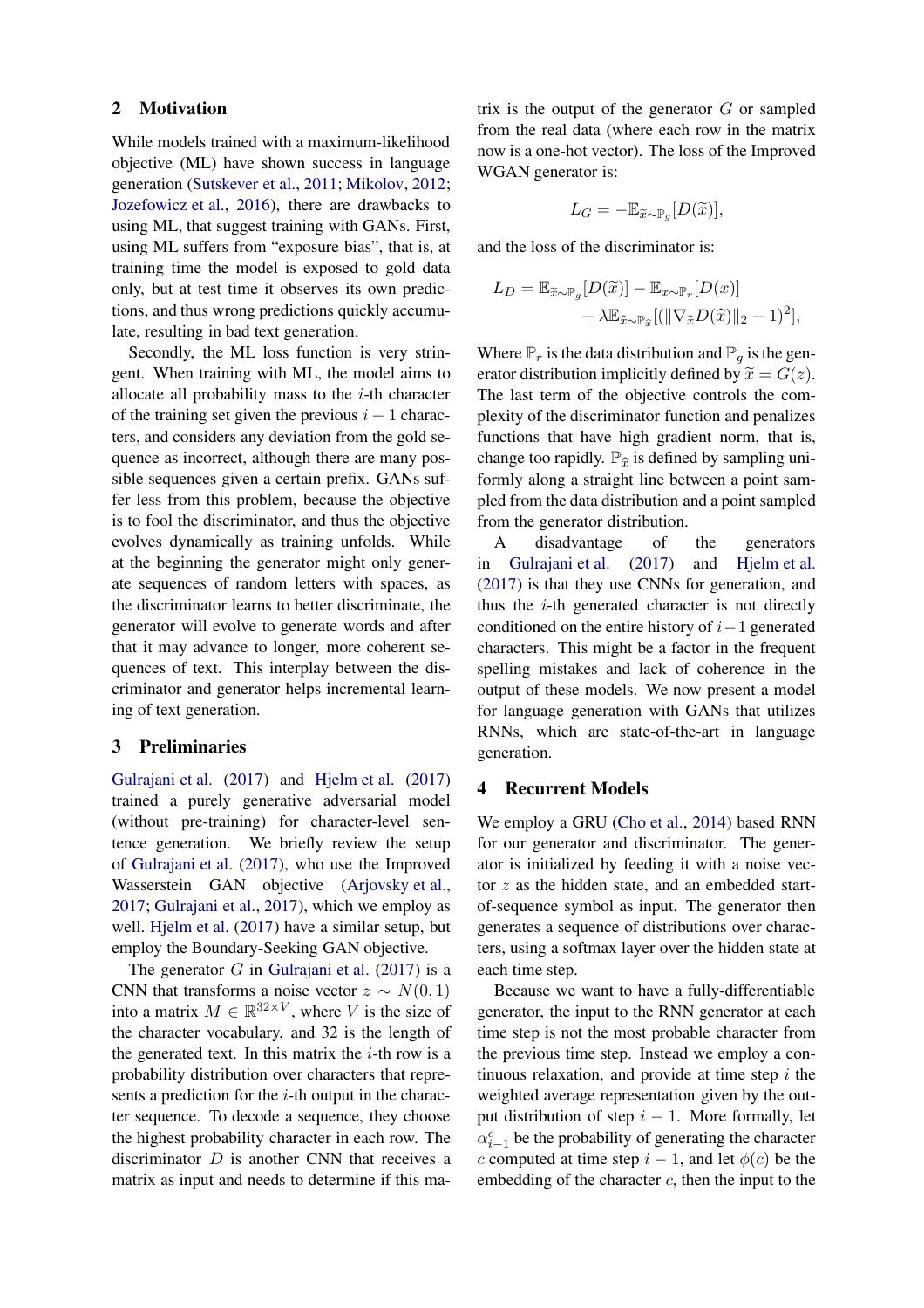Table 1: Samples and evaluation of the baseline model from [Gulrajani et al.](#page-4-3) [\(2017](#page-4-3)).

| Samples                                                                                | %-IN-TEST- $n$ |  |               |  |  |
|----------------------------------------------------------------------------------------|----------------|--|---------------|--|--|
|                                                                                        | $\frac{1}{2}$  |  | $\mathcal{R}$ |  |  |
| Official marth Damilicon was eng                                                       |                |  |               |  |  |
| The later, trading touse of the $64.4$ 25.9 5.1 0.4<br>First killed sye of Nondon, and |                |  |               |  |  |

GRU at time step *i* is  $\sum_{c} \alpha_{i-1}^{c} \phi(c)$ . This is fully differentiable compared to  $\arg \max_{\phi(c)} \alpha_{i-1}^c$ . We empirically observe that the RNN quickly learns to output very skewed distributions.

The discriminator is another GRU that receives a sequence of character distributions as input, either one-hot vectors (for real data) or softer distributions (for generated data). Character embeddings are computed from the distributions and fed into the GRU. The discriminator then takes the final hidden state and feeds it into a fully connected layer which outputs a single number, representing the score that the discriminator assigns to the input. The models are trained with the aforementioned Improved WGAN objective (Section [3\)](#page-1-0).

An advantage of a recurrent generator compared to the convolutional generator of [Gulrajani et al.](#page-4-3) [\(2017](#page-4-3)) and [Hjelm et al.](#page-4-13) [\(2017\)](#page-4-13) is that can output sequences of varying lengths, as we empirically show in Section [5.](#page-2-0)

Our baseline model trains the generator and discriminator over sequences of length 32, similar to how CNNs were trained in [Gulrajani et al.](#page-4-3) [\(2017\)](#page-4-3). We found that training this baseline was difficult and resulted in nonsensical text. We now present three extensions that stabilize the training process.

Curriculum Learning (CL) In this extension, we start by training on short sequences and then slowly increase sequence length. In the first training stage, the generator  $G$  generates sequences of length 1, and the discriminator D receives real and generated sequences of length 1 as input. Then, the generator generates sequences of length 2 and the discriminator receives sequences of length 2. We increase sequence length in this manner until the maximum length of 32 characters.

Variable Length (VL) Here, we define a maximum length *l*, and generate during training sequences of every length  $\leq l$  in every batch. Without curriculum learning, this amounts to training  $G$  and  $D$  in every batch with sequences of length  $i, 1 \leq i \leq 32$ . With curriculum learning, we generate at each step sequences of length i,  $1 \le i \le l$ , and slowly increase  $l$  throughout training.

Teacher Helping (TH) Finally, we propose a procedure where we help the generator learn to generate long sequences by conditioning on shorter ground truth sequences. Recall that in our baseline, the generator generates an entire sequence of characters that are fed as input to the discriminator. Here, when generating sequences of length  $i$ , we feed the generator a sequence of  $i-1$  characters, sampled from the real data. Then, the generator generates a distribution over characters for the final character, which we concatenate to the real characters and feed as input to the discriminator. The discriminator observes a sequence of length i composed of  $i - 1$  real characters and one character that is either real or generated. This could be viewed as a conditional GAN [\(Mirza and Osindero,](#page-4-21) [2014](#page-4-21)), where the first  $i - 1$  characters are the input and the final character is the output. Note that this extension may suffer from exposure bias, similar to the ML objective, and we plan to address this problem in future work.

## <span id="page-2-0"></span>5 Results

To directly compare to [Gulrajani et al.](#page-4-3) [\(2017](#page-4-3)), we follow their setup and train our models on the Billion Word dataset [\(Chelba et al.,](#page-4-22) [2013](#page-4-22)). We evaluate by generating 640 sequences from each model and measuring  $%$ -IN-TEST- $n$ , that is, the proportion of word  $n$ -grams from generated sequences that also appear in a held-out test set. We evaluate these metrics for  $n \in \{1, 2, 3, 4\}$ . Our goal is to measure the extent to which the generator is able to generate real words with local coherence.

In contrast to [Arjovsky et al.](#page-4-2) [\(2017\)](#page-4-2) and [Gulrajani et al.](#page-4-3) [\(2017](#page-4-3)), where the generator is trained once for every 10 training iterations of the discriminator, we found that training the generator for 50 iterations every 10 training iterations of the discriminator resulted in superior performance. In addition, instead of using noise vectors sampled from the  $N(0, 1)$  distribution as in [Gulrajani et al.](#page-4-3) [\(2017](#page-4-3)), we sample noise vectors from the  $N(0, 10)$  distribution, since we found this leads to a greater variance in the generated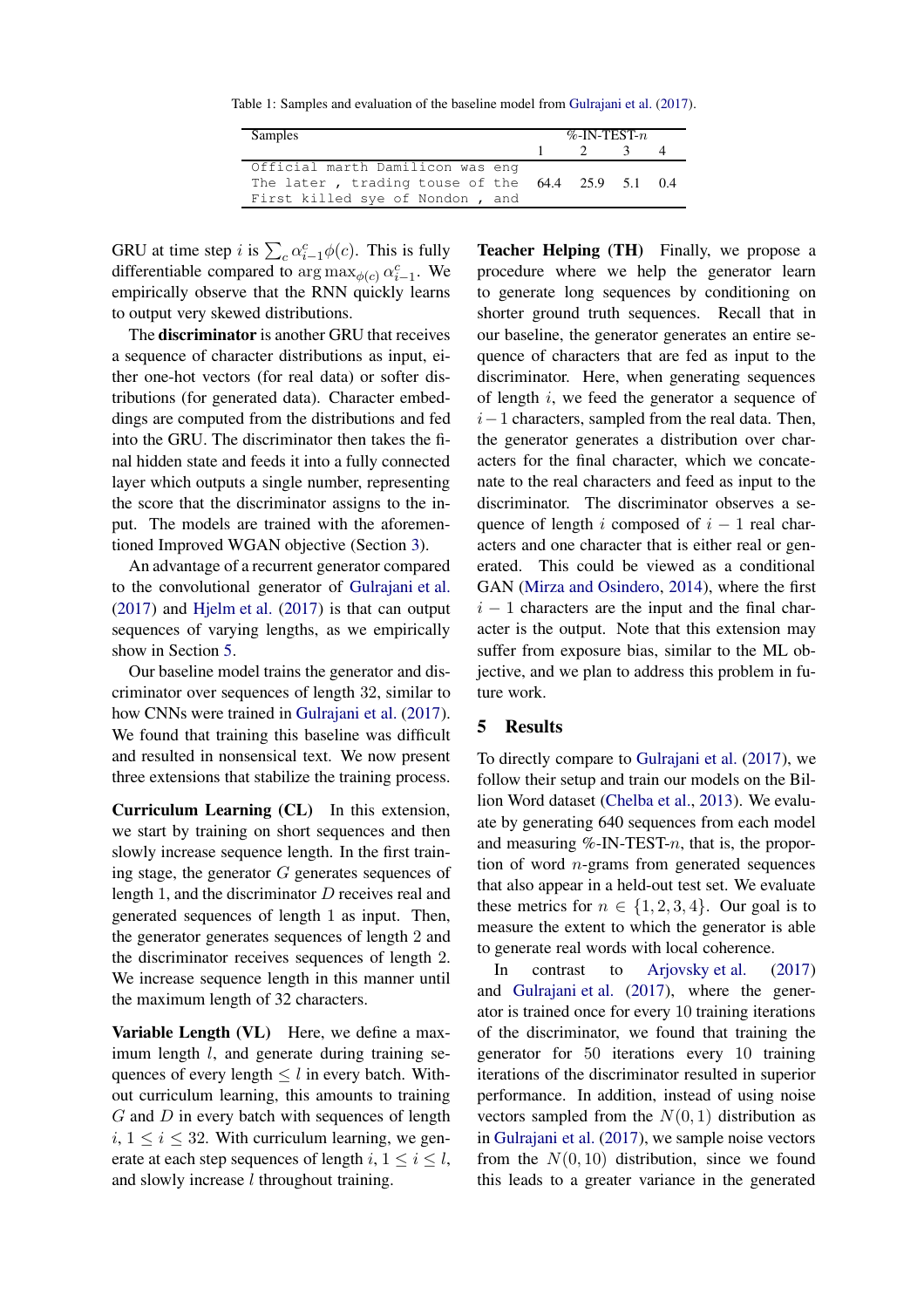| CL | VL | TH | Samples                                                                                                    | $%$ -IN-TEST- $n$ |                             |               |            |  |
|----|----|----|------------------------------------------------------------------------------------------------------------|-------------------|-----------------------------|---------------|------------|--|
|    |    |    |                                                                                                            | 1                 | $\mathcal{D}_{\mathcal{L}}$ | $\mathcal{F}$ | 4          |  |
| x  | х  | X  | ???ccccccccccccccccccccccccccccc<br>$&&&;?X??????++++++?+?+?++++++++++$<br>?vVVV5--5-?-?-?-?-?-?-?s?-ss{6? | 28.8              | 3.7                         | 0.0           | 0.0        |  |
| x  | ✓  | Х  | ??nnnnnnnnnnnnnnnnnneeeee mfe mf<br>rerrrrrrrrrr e an e ao e a e ho e<br>"h"p t t t t t t t ' t h e e a    | 80.6              | 8.6                         | 0.0           | 0.0        |  |
|    | x  | Х  | Bonererennerere ?Sh???????orann<br>unngenngHag g g?e?????????????                                          | 27.0              | 7.9                         | 2.0           | 0.0        |  |
|    | J  | Х  | The prope prof ot prote was the<br>Wy rronsy ales ale a Claie of th<br>Price was one of the plaids rom     | 68.1              | 24.5                        | 4.4           | 0.5        |  |
| x  |    |    | The increase is a bilday in the<br>Sment used a last give you last<br>She was the intervice is orced t     | 79.4              | 44.6                        | 11.5          | 0.7        |  |
|    |    |    | Republicans friends like come ti<br>Researchers have played people a<br>The Catalian Office of the docum   | 87.7              | 54.1                        | 19.2          | <b>3.8</b> |  |
|    |    |    | Sequences of length 64. Examples in Table 3.                                                               | 87.5              | 51.3                        | 15.1          |            |  |

Table 2: Samples and evaluation of our models with an RNN generator and discriminator and various extensions. For the  $CL+VL+TH$  model we present results for generated sequences of length 32 and length 64.

Table 3: Samples of length 64 generated by the CL+VL+TH model.

Marks live up in the club comes the handed up moved to a brief d The man allowed that about health captain played that alleged to If you have for the past said the police say they goting ight n However, he's have constance has been apparents are about home The deal share is dipled that a comments in Nox said in one of t Like a sport released not doing the opposition overal price tabl

samples when using RNNs.

In all our experiments, we used single layer GRUs for both the discriminator and generator. The embedding dimension and hidden state dimension are both of size 512.

Following Gulrajani et al. (2017), we train all our models on sequences whose maximum length is 32 characters. Table 1 shows results of the baseline model of Gulrajani et al. (2017), and Table 2 presents results of our models with various combinations of extensions (Curriculum Learning, Variable Length, and Teacher Helping). Our best model combines all of the extensions and outperforms the baseline by a wide margin on all metrics.

The samples show that models that used both the Variable Length and Teacher Helping extensions performed better than those that did not. This is also backed by the empirical evaluation. which shows that  $3.8\%$  of the word 4-grams generated by the CL+VL+TH model also appear in the held-out test set. The weak performance of the curriculum learning model without the other extensions shows that curriculum learning by itself does not lead to better performance, and that training on variable lengths and with Teacher Helping is important. We note that curriculum learning did not perform well at generating sequences of length 32, but did perform well at generating sequences of shorter lengths earlier in the training process. For example, the model that used only curriculum learning had a %-IN-TEST-1 of 79.9 when it was trained on sequences of length 5. This decreased to 59.7 when the model reached sequences of length 10, and continued decreasing until training stopped. This also shows the importance of Variable Length and Teacher Helping.

Finally, to check the ability of our models to generalize to longer sequences, we generated sequences of length 64 with our CL+VL+TH model, which was trained on sequences of up to 32 characters (Table 3). We then evaluated the generated text, and this evaluation shows that there is a small degradation in performance (Table 2).

#### 6 Conclusion

We show for the first time an RNN trained with a GAN objective that learns to generate natural language from scratch. Moreover, we demonstrate that our model generalizes to sequences longer than the ones seen during training. In future work,